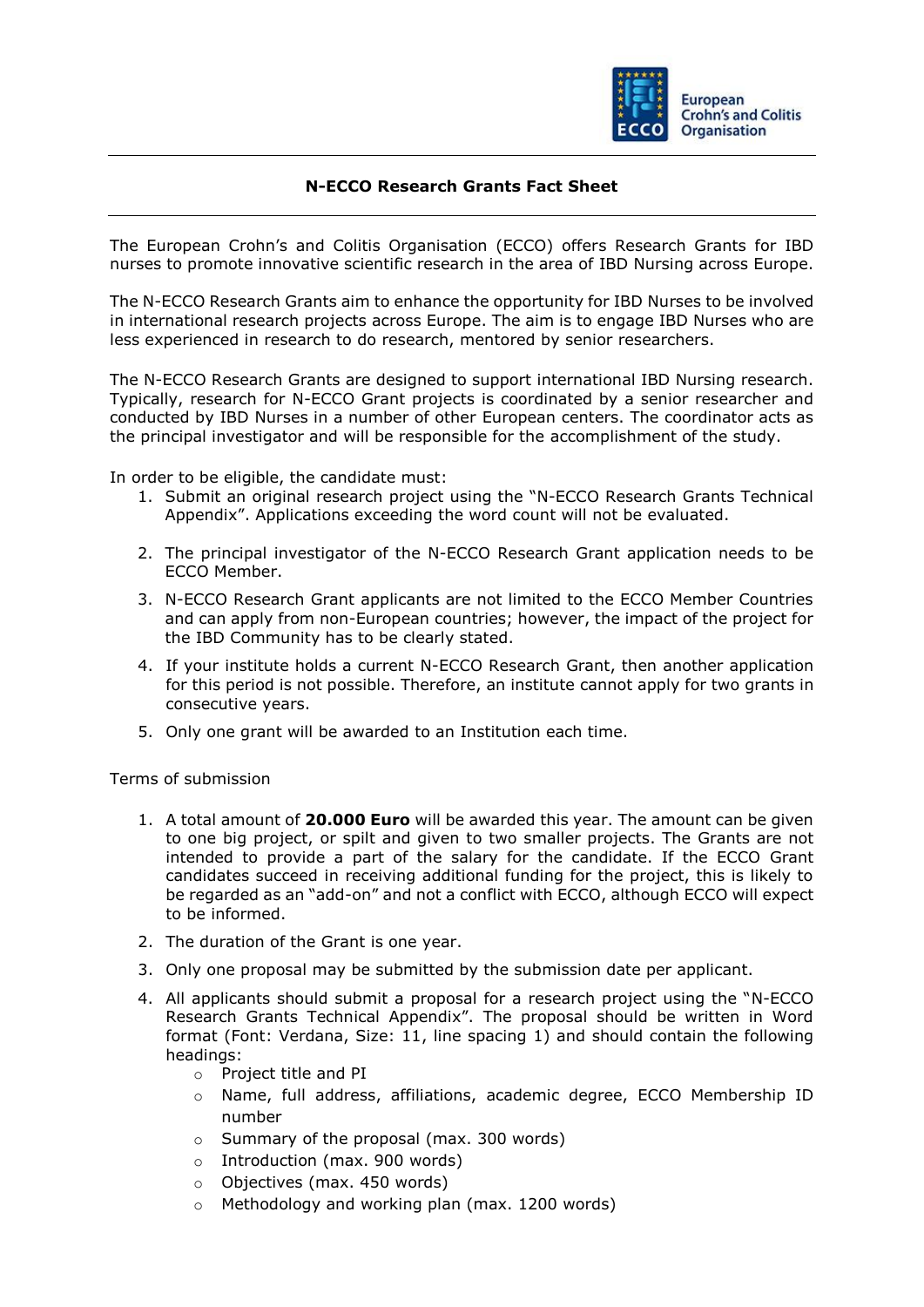

- o Significance and impact (max. 250 words)
- o Background of the applicant/group (max. 450 words)
- o Research training aspects (max. 450 words)
- o Budget

As well as the following documents:

- o CV of the applicant
- 5. The annual deadline for submission for a N-ECCO Research Grant this year is **June 3.**
- 6. Evaluation of applications is made according to six criteria (see review process, below) by European IBD Specialists. Applications will be discussed by the N-ECCO Committee.
- 7. Successful applicants will receive the Grant at the Annual Congress of ECCO and are expected to be present for the award ceremony. They are also asked to write a 300-word synopsis of the project for ECCO News for submission within 4 months of receiving the award.
- 8. Payment is contingent upon the ECCO Grant Agreement signed between the Grant applicant, the research institution and ECCO before **December 31**.
- 9. A 300 word synopsis of the project for ECCO News should be submitted within 4 months of receiving the award. The final report (a synopsis of 300 words) is due within 6 months of the project end and should be submitted to ECCO for publication on the ECCO Website and/or ECCO News. Please get in touch with ECCO Office for report templates [ecco@ecco-ibd.eu.](mailto:ecco@ecco-ibd.eu)
- 10. N-ECCO Research Grant holders are required to inform ECCO of all abstracts and publications of the project. In case this is not paid attention to, ECCO reserves the right to not review further Grant applications of the principal investigator.
- 11. When presenting or publishing results of the project, ECCO shall be acknowledged on all printed matter as contributing to their funding. Please contact the ECCO Office at [ecco@ecco-ibd.eu](mailto:ecco@ecco-ibd.eu) to request the ECCO logo for slide presentations. In case this is not paid attention to, ECCO reserves the right to not review further Grant applications of the principal investigator.
- 12. ECCO encourages Grant awardees to offer the paper to JCC for publication
- 13. Applications should be sent to ECCO Office:\*

ELECTRONIC SUBMISSION ONLY ECCO Office Att. Chair of SciCom Ungargasse 6/13 1030 Vienna, Austria [ecco@ecco-ibd.eu](mailto:ecco@ecco-ibd.eu)

\*Data processing consent and retention:

By sending an application by email to ecco@ecco-ibd.eu in reply to this open call, you agree to the data processing for the above described project:

ECCO Office stores applicants' personal data of this application for the project timeframe. ECCO Office will delete data securely after the end of this project.

In addition, the scientific review process generates a review result for the applicants which will be stored with your data in line with the requirements of scientific review archiving. You have the right to object at any time at ecco@ecco-ibd.eu.